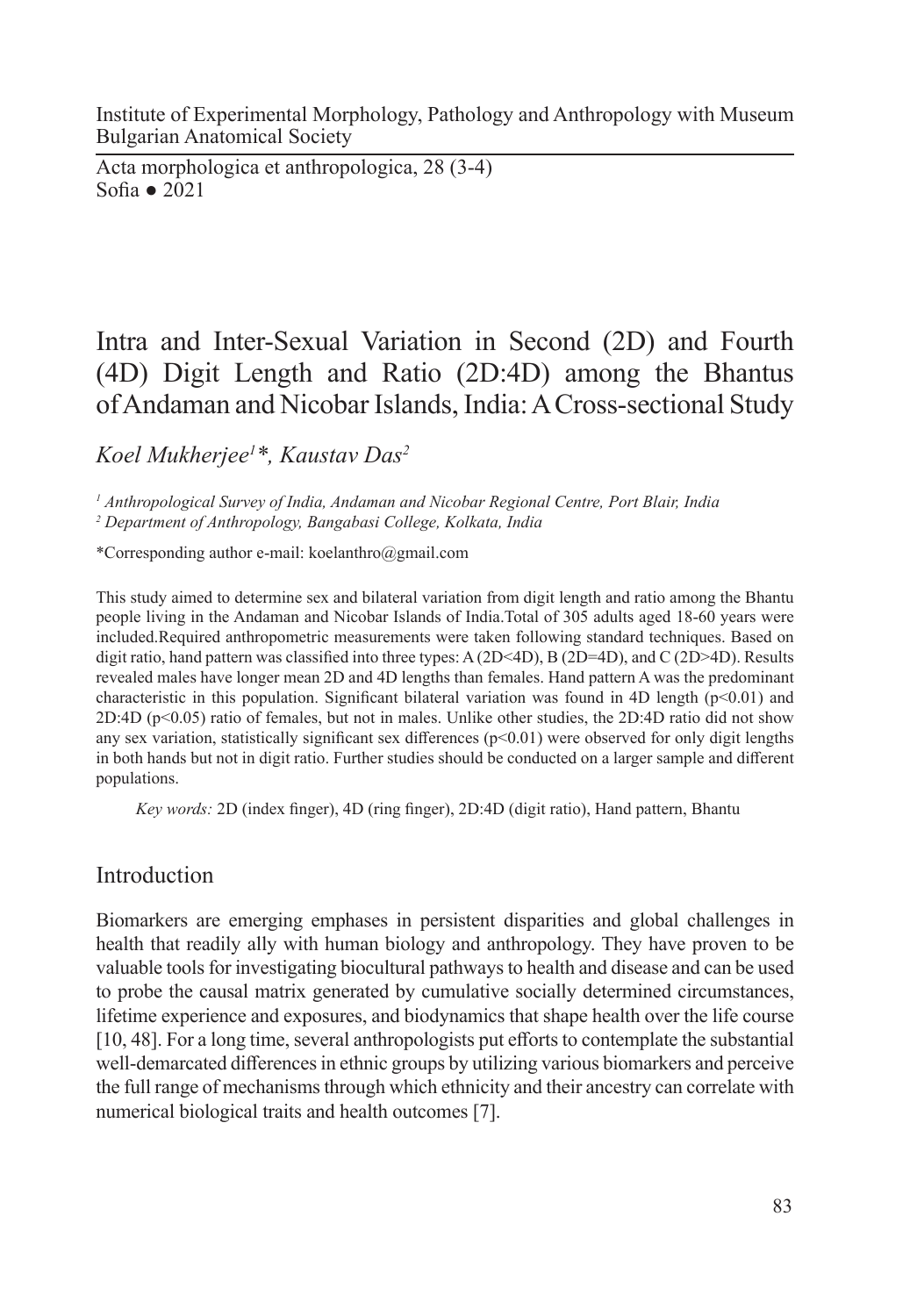For the last couple of decades, researchers use the second (2D, index finger) to fourth (4D, ring finger) digit ratio (2D:4D) as a potential proxy marker showing variations in different ethnic and geographic groups [8, 17, 33, 42, 50, 55, 60, 83]. Existing literature proposed a relationship between prenatal androgen exposure and the length of the digit [38, 42, 65]. The 2D:4D ratio is assumed to be stable during the prenatal stage or after two years of age, which become constant throughout life [15, 38, 42, 51, 65]. It has been seen that the digit ratio is negatively correlated with testosterone but positively to estrogen exposure, which means males are expected to have a comparatively lower 2D:4D ratio than females [42, 60, 65]. Thus, it has been well established that the 2D:4D ratio is sexually dimorphic in humans [21, 42], but the developmental mechanism underlying sexually dimorphic digit development remains unknown [85].

In addition to the significant sexual dimorphism [3, 21, 22, 37, 42, 82], several studies revealed evidence of the relationship between 2D:4D ratio and various human phenotypic traits [6, 56]. The low 2D:4D is showing a correlation with left-handedness [44, 75], increased risk of anxiety [43], heterosexual preference [15], aggression in males[49, 75], and females [5], etc. On the other hand, studies also revealed high 2D:4D had been linked with increased risk of heart diseases [56], low sperm count [44], preference of homosexuality [15], risk of obesity [56], etc. Despite these findings, androgen-related outcomes like increased risk of autism [39], psychiatric disorder [14], facial asymmetry [11], enhanced athletic ability [46] have also been found associated with digit ratio. In recent years, researchers also explored the use of the 2D:4D ratio in the field of medical sciences to diagnose breast cancer risk, lung cancer, risk of severe osteoarthritis, and brain tumour [4, 20, 27, 29].

In India, the studies on digit lengths and ratios are mostly conducted to explore population variation in ethnicity and sex among different communities [8,28,33,69]. Further, numerous studies have also been done to find out the association of digit ratios with physical attributes [21,25], body composition indicators [41], coronary heart disease [84], dental carries [62], polycystic ovarian syndrome [67], myopia [34], preliminary infertility in males [35], depression [24], dyslexia [63], schizophrenia [77], effect on birth order [40], performance and ability of sportspersons [72], stature estimation [23,70], etc.

Andaman and Nicobar Islands have a long history of human occupation with remarkable ethnic and cultural diversity. It has three strands- several tribal groups, descendants of criminals under sentence of transportation for life from India and Burma, and immigrants after the 1947 partition of India [78]. Therefore, Andaman is home to people from different regions, religions, languages, castes, and cultures who migrated from different parts of the mainland during the  $20<sup>th</sup>$  century [26]. Bhantus are originally the inhabitants of Uttar Pradesh, India. But due to their criminal activities of theft and robbery like neighboring communities of Bauriyas, Karwals, Sansiyas, they were also declared as "*Criminal Tribe*" by the British Government [80], and many of them were sent to the Cellular Jail of Andaman for imprisonment during the 1920s [53,68]. After their punishment period, many were settled in the Andaman Islands [53]. However, to the best of our knowledge, no study has been conducted to investigate ethnic or sex variation among any community living in the Andaman or any other islands in India.

Therefore, given the present situation, this research work is the first attempt to: a) study bilateral variation as well assex variation from digit lengths and their ratio and b) examine the association of age, anthropometric, and derived variables with the 2D:4D ratio amongthe Bhantu community living in Andaman and Nicobar Islands, India.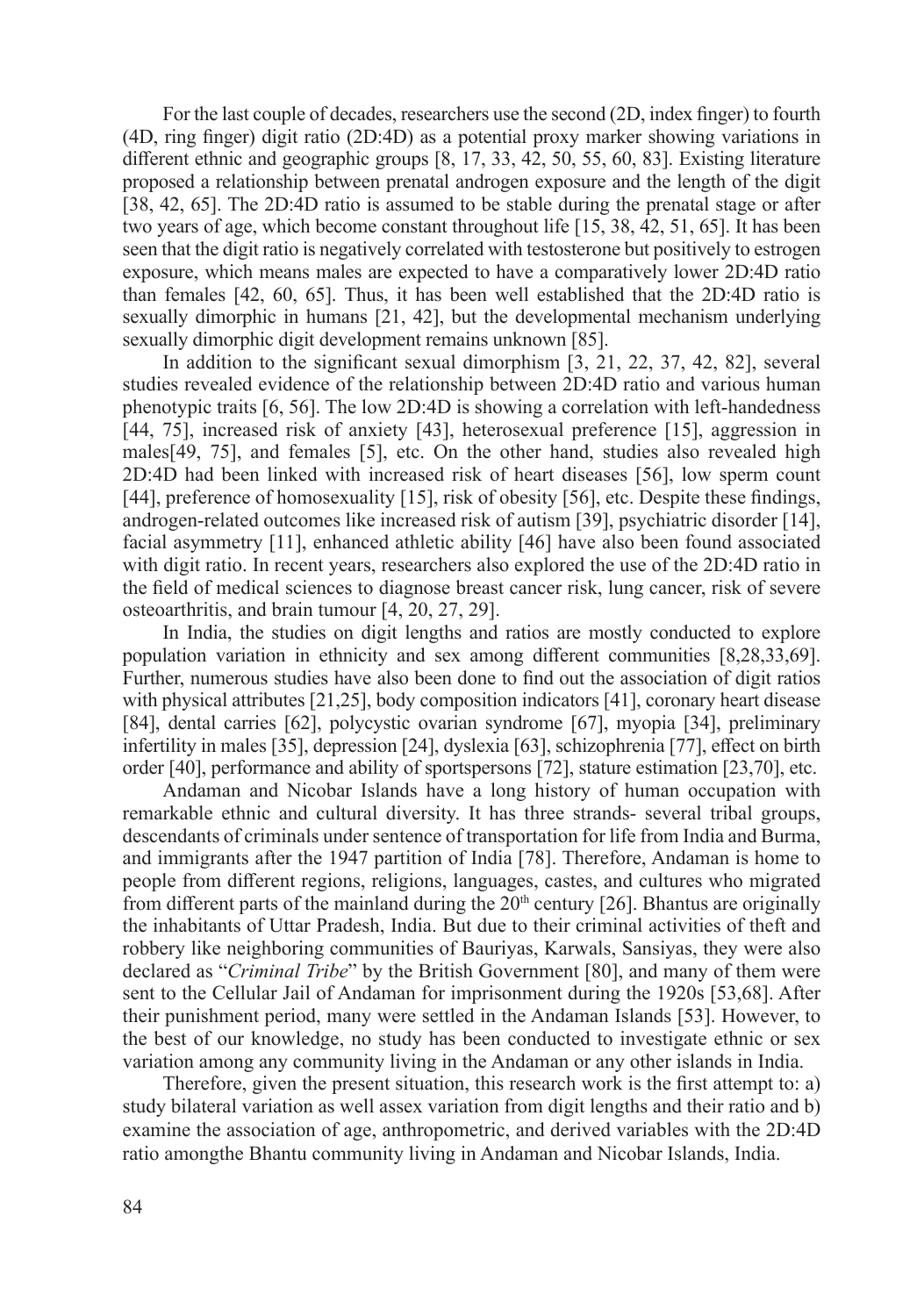#### Materials and Methods

This community-based cross-sectional study was conducted among 305 adult Bhantu individuals (males: 134; females: 171) aged 18-60 years residing in the rural areas of South Andaman district, Andaman and Nicobar Islands, India. The present study was carried out during July-August 2019. Necessary permissions had been obtained from local administration, and the community leaders were informed before initiating the study. Only those volunteers were considered having no physical disability, previous history of surgical episodes, and apparently healthy at the time of the investigation. They were explained about the objectives of this study, and consent was obtained from them. This work was carried out following the principles of the Declaration of Helsinki.

All the anthropometric measurements were taken following the standard protocol [81]. A sliding calliper was used to measure the length of the 2D and 4D of both hands. Before performing the hands' measurements, participants were asked to free their fingers for any rings or jewellery. The length was measured on 2D and 4D from the finger's tip to the base (most proximal to palm) on the ventral surface of the hand without putting any pressure on the fingers. Matrin's anthropometer rod and Omron Body composition Monitor (HBF-212) machine were used to measure the height (cm) and weight (kg) of the individuals. Hip (cm), waist (cm), and neck (cm) circumferences were measured by using calibrated, non-elastic fiber tape. Body mass index (BMI) was computed using the formula of BMI= weight (kg) / height (m<sup>2</sup> ). The waist-to-hip ratio (WHR)and 2D:4D ratio of both hands were also calculated. Based on digit ratio, hand pattern was classified into three types: A (2D<4D), B (2D=4D), and C (2D>4D).

The statistical analysis was performed in the Statistical Package for Social Sciences software (SPSS, IBM; version 26.0). Descriptive statistics of mean, standard deviation (SD), range, and standard error of the mean (SE) were generated for age and all anthropometric and derived variables. Chi-square test  $(\chi^2)$  was applied to find out the significant difference in the prevalence of different hand patterns in both hands of all the participants. Paired *t*-test and independent-sample *t*-test have been performed to test mean differences in digit lengths and their ratios in both hands within and between sexes. Pearson correlation was also carried out to see the relationship between 2D:4D ratios, age, anthropometric, and derived variables. The *p* values of  $\leq 0.01$  and  $\leq 0.05$ were considered to be statistically significant.

#### Results

**Table 1** depicted the descriptive statistics of age; anthropometric variables such as height (cm), weight (kg), waist circumference (cm), hip circumference (cm), neck circumference (cm); derived variables like BMI ( $kg/m<sup>2</sup>$ ) and WHR; and length of the 2D, 4D and their ratios (2D:4D) in both hands among the study population of either sex. The mean age of both males  $(40.17\pm14.96$  years) and females  $(40.05\pm16.13$  years) was similar. Except for hip circumference, all anthropometric variables had shown higher mean values in males than females. For BMI, females showed a comparatively higher mean value (24.21 $\pm$ 5.16 kg/m<sup>2</sup>) than males (23.30 $\pm$ 4.10 kg/m<sup>2</sup>). On the contrary, males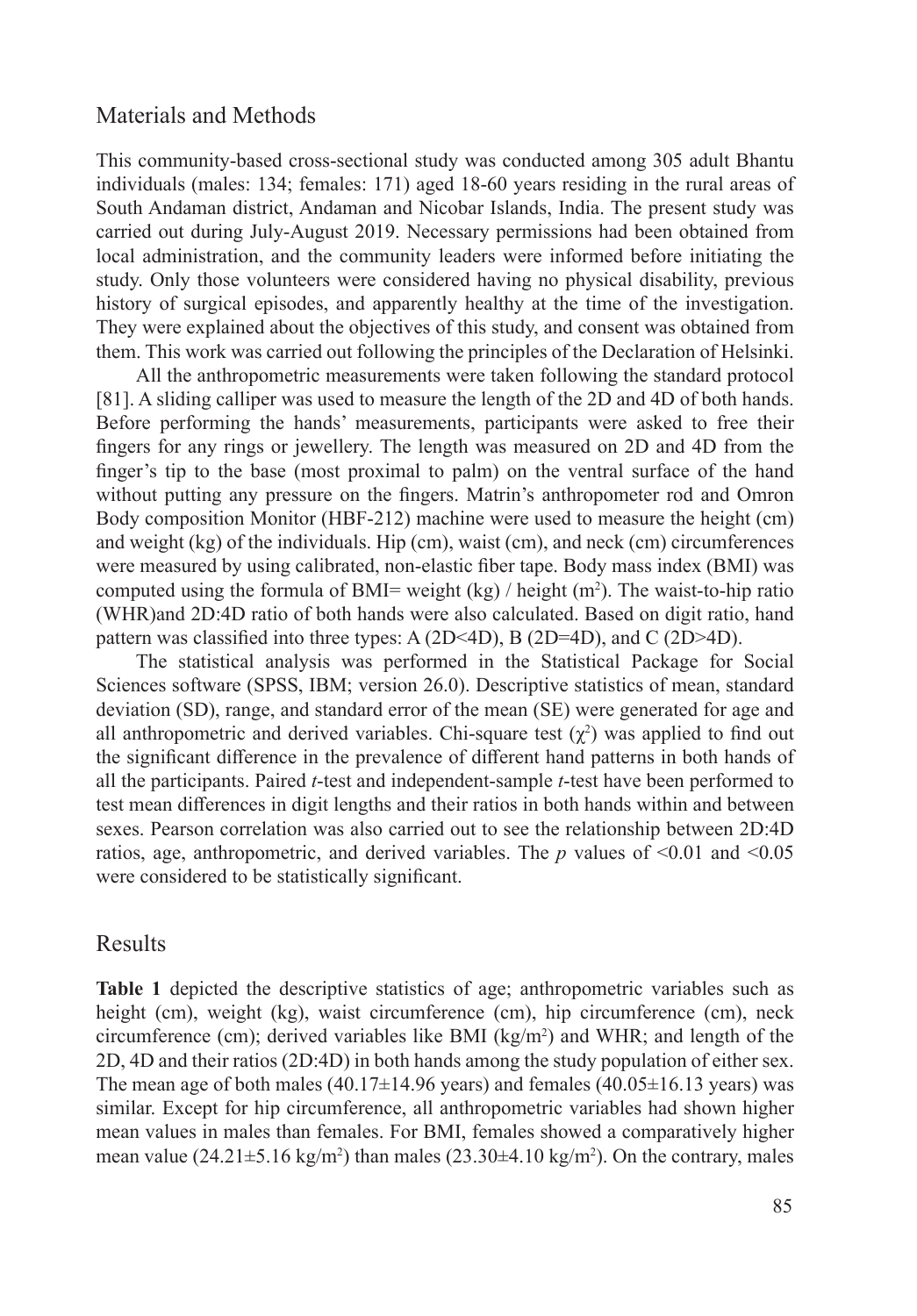| <b>Sex</b> | <b>Variables</b>        |                          | Mean   | SD     | Minimum | <b>Maximum</b> | $\rm SE$ |
|------------|-------------------------|--------------------------|--------|--------|---------|----------------|----------|
|            | Age (years)             |                          | 40.17  | 14.96  | 18.00   | 60.00          | 1.293    |
|            | Height (cm)             |                          | 167.97 | 6.07   | 150.70  | 188.50         | .524     |
|            | Weight (kg)             |                          | 65.85  | 12.698 | 40.40   | 99.10          | 1.096    |
|            |                         | Waist Circumference (cm) | 85.39  | 12.965 | 53.50   | 116.60         | 1.128    |
|            | Hip Circumference (cm)  |                          | 91.16  | 7.716  | 70.10   | 108.00         | .671     |
|            | Neck Circumference (cm) |                          | 34.81  | 2.776  | 28.70   | 42.50          | .244     |
| Male       | BMI $(kg/m2)$           |                          | 23.30  | 4.108  | 14.25   | 34.09          | .354     |
| $(n=134)$  | <b>WHR</b>              |                          | .933   | .091   | .63     | 1.15           | .007     |
|            |                         | $2D$ (cm)                | 6.72   | .401   | 5.60    | 8.20           | .034     |
|            | Right hand              | $4D$ (cm)                | 6.84   | .409   | 5.70    | 8.10           | .035     |
|            | Left hand               | $2D$ (cm)                | 6.74   | .409   | 5.60    | 8.20           | .035     |
|            |                         | $4D$ (cm)                | 6.84   | .386   | 6.00    | 8.20           | .033     |
|            | Right hand              | 2D:4D                    | .983   | .045   | $.87\,$ | 1.12           | .003     |
|            | Left hand               | 2D:4D                    | .985   | .037   | .86     | 1.08           | .003     |
|            | Age (years)             |                          | 40.05  | 16.13  | 18.00   | 60.00          | 1.233    |
|            | Height (cm)             |                          | 153.76 | 6.95   | 133.50  | 172.00         | .532     |
|            | Weight (kg)             |                          | 57.16  | 12.33  | 33.00   | 96.50          | .943     |
|            |                         | Waist Circumference (cm) | 81.13  | 12.57  | 51.00   | 112.00         | .967     |
|            | Hip Circumference (cm)  |                          | 92.14  | 10.30  | 66.40   | 123.00         | .792     |
|            |                         | Neck Circumference (cm)  | 30.62  | 2.45   | 25.50   | 39.80          | .188     |
| Female     | BMI $(kg/m2)$           |                          | 24.21  | 5.16   | 13.58   | 43.94          | .394     |
| $(n=171)$  | <b>WHR</b>              |                          | .878   | .076   | .70     | 1.12           | .005     |
|            |                         | $2D$ (cm)                | 6.22   | .391   | 5.50    | 7.30           | .029     |
|            | Right hand              | $4D$ (cm)                | 6.34   | .379   | 5.50    | 7.40           | .029     |
|            | Left hand               | $2D$ (cm)                | 6.21   | .389   | 5.20    | 7.20           | .029     |
|            |                         | $4D$ (cm)                | 6.29   | .397   | 5.30    | 7.30           | .030     |
|            | Right hand              | 2D:4D                    | .980   | .046   | .63     | 1.08           | .003     |
|            | Left hand               | 2D:4D                    | .988   | .037   | .90     | 1.09           | .002     |

**Table 1**. Descriptive statistics of age, anthropometric variables, 2D and 4D length and their ratios of both hands of males and females among the Bhantu community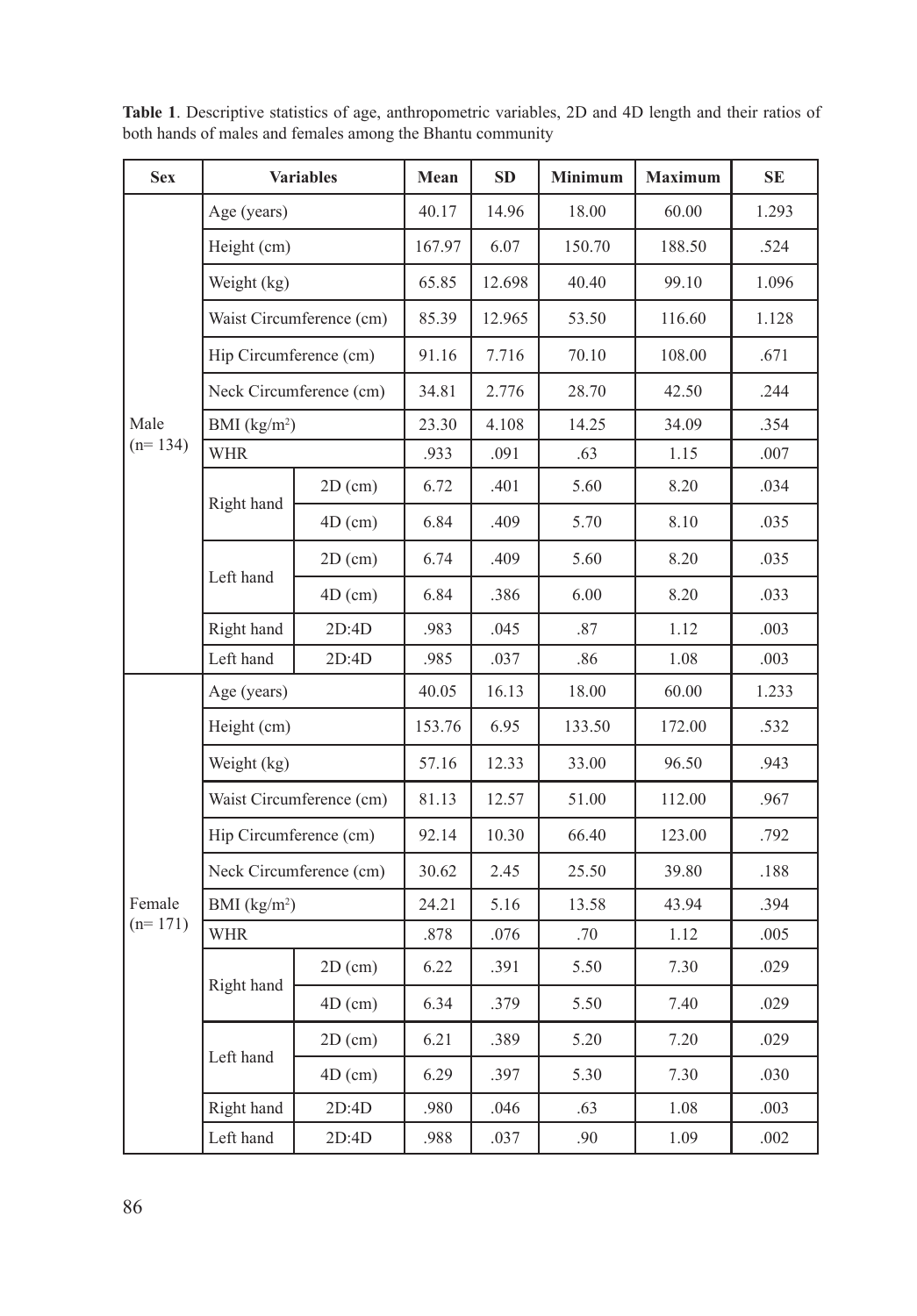demonstrated a higher mean value of WHR  $(0.933\pm0.091)$  than females  $(0.878\pm0.076)$ . In case of digit lengths, males have longer mean 2D and 4D than females in both hands, and particularly, mean 4D was found greater than mean 2D in both males and females. Digit ratio was higher in the left hand (male:  $0.985\pm0.037$ ; female:  $0.988\pm0.037$ ) compared to the right hand (male:  $0.982 \pm 0.045$ ; female:  $0.980 \pm 0.046$ ) among both males and females.

According to the hand pattern based on sex, the distribution of the studied population has been represented in **Table 2**. For both hands, pattern A (2D<4D) showed the highest frequency in both sexes, followed by Pattern B (2D=4D). Interestingly, on the right hand, pattern C (2D>4D) showed a slightly higher frequency in males (27.6%) than females (22.2%) and a reverse trend in the left hand (females: 32.2%; males: 25.4%). The overall result of the hand pattern demonstrated statistically non-significant differences between sexes.

| <b>Sex</b>            | Hand Pattern [Right hand] |              |              |              | Hand Pattern [Left hand] |              |              |                     |
|-----------------------|---------------------------|--------------|--------------|--------------|--------------------------|--------------|--------------|---------------------|
|                       | A<br>[2D<4D]              | $[2D=4D]$    | [2D>4D]      | $\chi^2$     | [2D<4D]                  | $[2D=4D]$    | [2D>4D]      | $\chi^2$            |
| Male<br>$(n = 134)$   | 77<br>(57.5)              | 20<br>(14.9) | 37<br>(27.6) |              | 74<br>(55.2)             | 26<br>(19.4) | 34<br>(25.4) |                     |
| Female<br>$(n = 171)$ | 109<br>(63.7)             | 24<br>(14.0) | 38<br>(22.2) | $1.415^{NS}$ | 96<br>(56.1)             | 20<br>(11.7) | 55<br>(32.2) | 4.157 <sup>NS</sup> |

**Table 2**. Distribution of studied population according to the hand pattern based on sex

Percentages are presented in the parentheses; NS= Statistically not significant

**Table 3** presented the bilateral variation in 2D, 4D length and their ratios of the study participants. Paired *t*-test revealed no significant differences between right and left hands of males in 2D (*t* = -1.012, p = .313), 4D (*t* = -0.309, p = .757), and 2D:4D  $(t = -0.341, p = .734)$ . On the other hand, in females, except 2D  $(t = 0.444, p = .888)$ comparison of both 4D ( $t = 3.817$ ,  $p = .000$ ) and 2D:4D ( $t = -2.379$ ,  $p = .018$ ) between right and left hand showed statistically significant differences.

Independent sample *t*-test revealed significant differences in digit lengths of both hands; right 2D ( $t = 10.894$ ,  $p = .000$ ) and 4D ( $t = 10.941$ ,  $p = .000$ ), as well as left 2D ( $t = 10.941$  $= 11.360$ ,  $p = .000$ ), and 4D ( $t = 12.157$ ,  $p = .000$ ) between the sexes. But 2D:4D ratios of both hands were found non-significant (**Table 4**).

Pearson correlation coefficient for the relationship between 2D:4D ratios, age, anthropometric, and derived variables was exhibited in **Table 5**. The right-hand 2D:4D ratio of females revealed a statistically significant positive correlation with height  $(0.205, p<0.01)$ . Other than that, no significant relationship was found between digit ratios and age and other anthropometric variables for both Bhantu males and females. It has been observed that neck circumference was negatively correlated with the 2D:4D ratio for both males and females but in opposite hands (males: left hand; females: right hand). Except for neck circumference, other variables were found positively correlated with 2D:4D in both hands for males. For females, age and WHR were also negatively correlated with the 2D:4D ratio in both hands.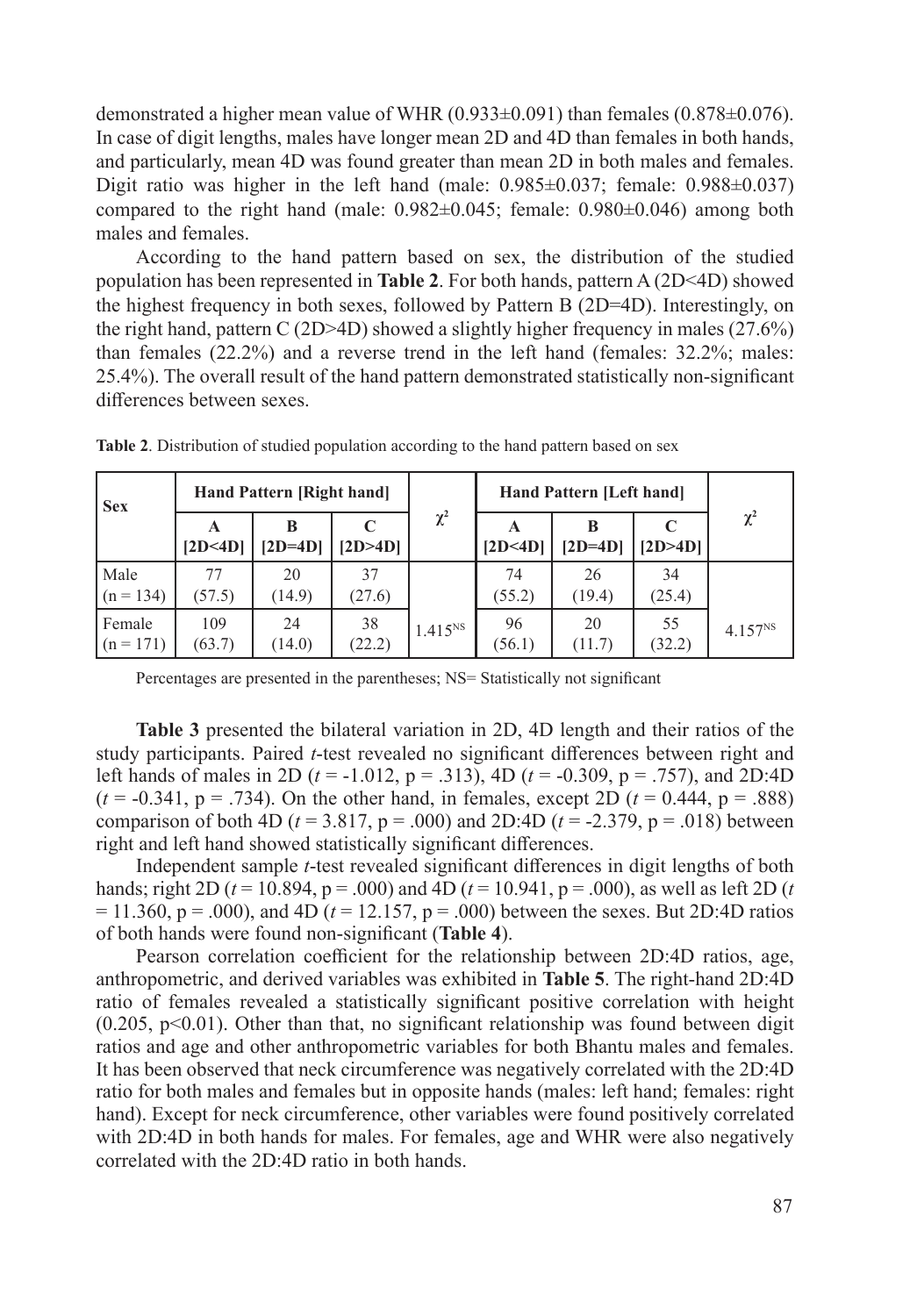| <b>Sex</b>            |           | 2D            | 4D         | 2D:4D                  |
|-----------------------|-----------|---------------|------------|------------------------|
|                       | Mean      | $-0.017$      | $-0.005$   | $-0.001$               |
| Male<br>$(n = 134)$   | <b>SD</b> | 0.204         | 0.223      | 0.040                  |
|                       |           | $-1.012^{NS}$ | $-0.309NS$ | $-0.341$ <sup>NS</sup> |
|                       | Mean      | 0.006         | 0.044      | $-0.008$               |
| Female<br>$(n = 171)$ | <b>SD</b> | 0.191         | 0.152      | 0.044                  |
|                       |           | $0.444^{NS}$  | $3.817**$  | $-2.379*$              |

**Table 3**. Bilateral symmetry of 2D, 4D length and their ratios among the studied participants

NS= Statistically not significant; \*\*p<0.01, \* p<0.05

**Table 4**. Occurrence of sex variation in the studied population

| 2D        |       | <b>Right hand</b> |           | <b>Left hand</b> |                   | 2D:4D               |            |
|-----------|-------|-------------------|-----------|------------------|-------------------|---------------------|------------|
|           |       | 4D                | 2D        | 4D               | <b>Right hand</b> | Left hand           |            |
| $95\%$ CI | Lower | 0.407             | 0.410     | 0.431            | 0.461             | $-0.007$            | $-0.120$   |
|           | Upper | 0.587             | 0.590     | 0.612            | 0.640             | 0.013               | 0.005      |
|           |       | 10.894*           | $10.941*$ | $11.360*$        | $12.157*$         | 0.628 <sup>NS</sup> | $-0.804NS$ |

NS= Statistically not significant; \*p<0.05

**Table 5**. Pearson correlation coefficients for the relationship between 2D:4D ratios, age and anthropometric variables

|                     |                   | Male $(n=134)$   | Female $(n=171)$  |                  |  |
|---------------------|-------------------|------------------|-------------------|------------------|--|
| <b>Variables</b>    | <b>Right hand</b> | <b>Left</b> hand | <b>Right hand</b> | <b>Left hand</b> |  |
|                     | 2D:4D             | 2D:4D            | 2D:4D             | 2D:4D            |  |
| Age                 | .060              | .059             | $-.085$           | $-.093$          |  |
| Height              | .033              | .065             | $.205***$         | .059             |  |
| Weight              | .083              | .051             | .137              | .079             |  |
| Waist circumference | .089              | .098             | .030              | .037             |  |
| Hip circumference   | .042              | .028             | .079              | .089             |  |
| Neck circumference  | .032              | $-.073$          | $-.115$           | .064             |  |
| <b>WHR</b>          | .090              | .128             | $-.060$           | $-.035$          |  |
| <b>BMI</b>          | .068              | .026             | .046              | .053             |  |

 $*$ \*p<0.01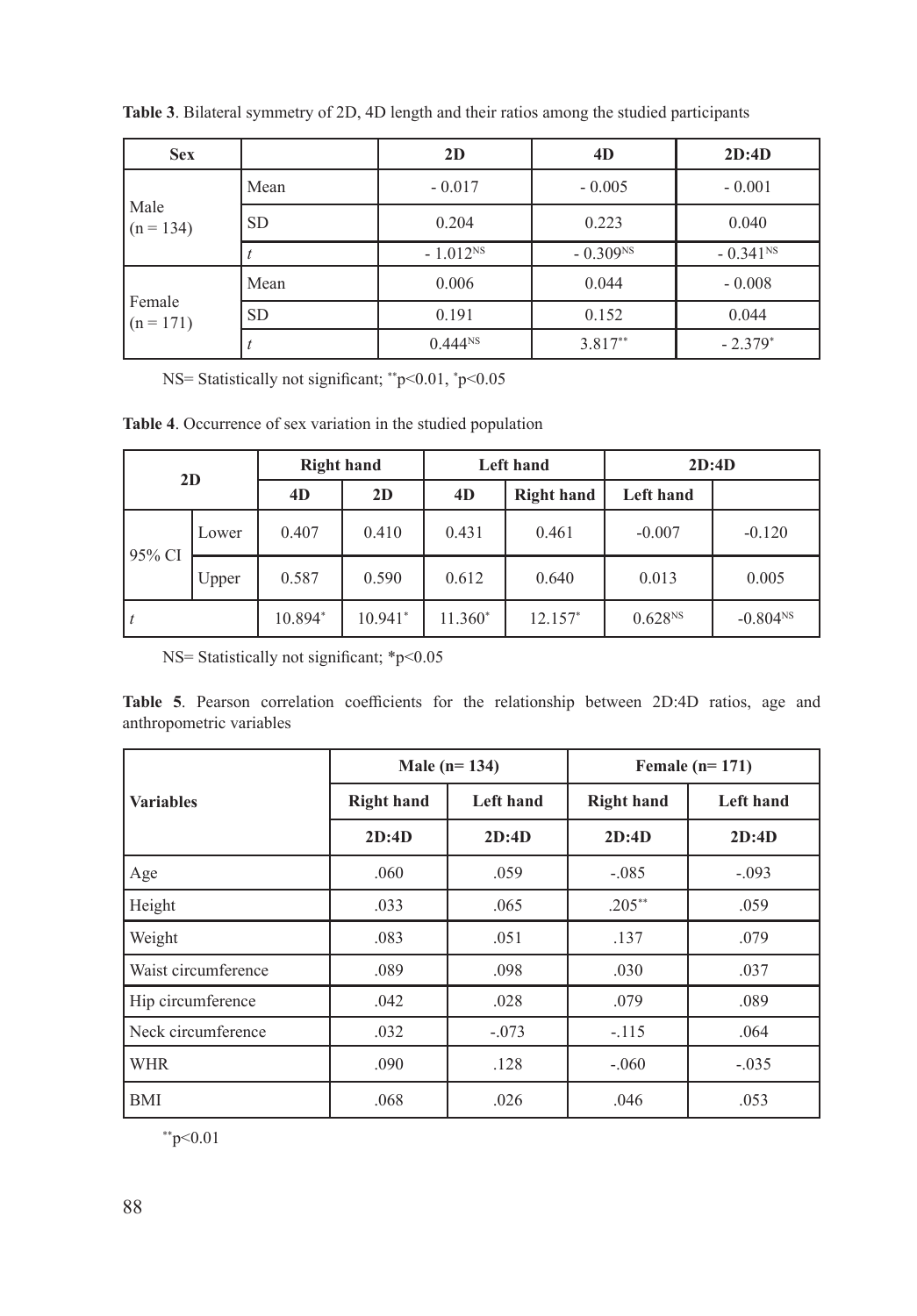#### **Discussion**

The digit length and ratio are complex and multifactorial traits resulting from an intriguing combination of '*nature*' and '*nurture*', the unique reciprocal interaction between environment, genetic, etc., each contributing to the overall phenotype. In this backdrop, it is of utmost necessity to explore the distinctive biological variations reflecting both the significance and complexity of genetic heritage among the various ethnic groups living in different environmental conditions. Therefore, the present study was conducted among Bhantu adult individuals of Andaman and Nicobar Islands of India to determine intra-sexual and inter-sexual variation from digit lengths and ratios. Besides that, the association between 2D:4D with age, anthropometric, and derived variables was also explored. Many studies from India and abroad have already established differences between sexes in the absolute length of 2D and 4D [28,33,37,69,82]. Generally, males have longer 2D and 4D than females [28,33,69], and the present study also exhibits similar trends. In case of hand pattern, pattern A (2D<4D) was found dominant for both hands among the study population. The findings are similar to previous studies involving different populations from countries like Nigeria [17], China [83], Italy and Romania [74], India [69], and Malaysia [55]. Again, in India, among the females, an opposite trend (2D>4D) has also been found from the north Indian [8] and the north-west Indian population [22]. On the other hand, Setiya et al. exhibited equal digit lengths (2D=4D) among female medical college students in Madhya Pradesh [71]. However, fluctuations in 2D, 4D lengths, and ratios in females possibly due to changes in hormonal levels during the menstrual cycle was reported by Mayhew et al. [50]. On the contrary, a similar study from rural Poland failed to confirm the result and found no differences in digit lengths and ratios of both hands across the menstrual cycle [30]. Among males, the presence of longer 4D compare to 2D was in concurrence with the findings of Nayek et al. [55], Setiya et al. [71], and Sen et al. [69,70].

Furthermore, statistically significant bilateral variation was found in the 4D length and 2D:4D ratio among females corroborating with the earlier studies [8,32,50]. However, males did not show any bilateral variationsin the digit lengths and ratio in this study, similar to the study of Paul et al. [58], Gillam et al. [64], and Robertson et al. [65]. In contrast, others have evidence of significant bilateral variation among males [62,76].

Typically, it has been seen that the 2D:4D ratio is lower in males than females [42,45,82]. The probable reason behind this phenomenon is the relationship between digit ratio and prenatal androgen exposure, specifically, a lower 2D:4D is correlated with the presence of a high level of testosterone, a characteristic feature of males, while a higher 2D:4D ratio correlates with a low level of testosterone, a distinctive feature of female [22,42]. While the exact reason is unclear, it was argued that Hox gene might influence the differences in both the digits and genitals in mammals [16,38,42]. Several hormones like estradiol, progesterone, testosterone, etc., and their cognate receptors have been seen to regulate Hox gene expression [36,61]. Nevertheless, no significant sexual dimorphism was observed in 2D:4D ratios in this study which contradicts many previous studies. Similar findings were also observed among the Zulus [45], Dutch [64], Austrians [79], Hadza hunter-gatherers [2], and Yali of Papua [47]. A probable reason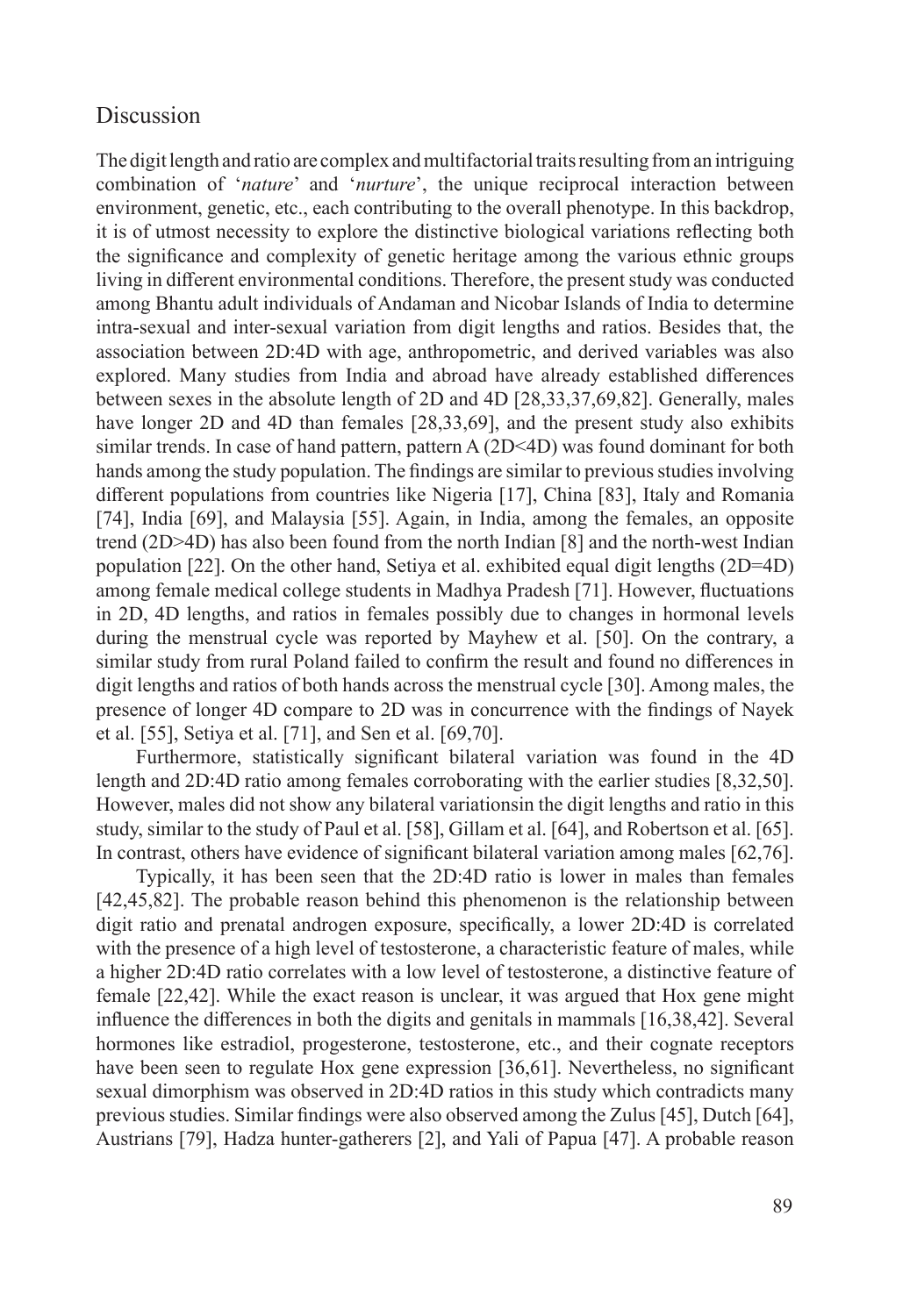behind no sexual differences in digit ratio among these populations may be due to the harsh environmental conditions that lead to more competition irrespective of sexes [47]. Even other studies at the molecular level did not support the hypothesis that digit ratio is related to prenatal androgen exposure [18,52] or adult testosterone levels [19,31]. Thus, there is scope for future studies focussing on comprehensive historical perspective as well as gene-environment interaction in studying digit ratios.

Additionally, the present study also investigated the relationships between digit ratios and anthropometric variables in the studied population. Only right-hand 2D:4D of females have shown a positively significant  $(0.205, p<0.01)$  correlation with height among all the anthropometric and derived variables. This finding is similar to the work of Lippa where a positive significant correlation was observed between height and digit ratio in both hands of females, not males [37]. Previous literature showed variations in results, where no significant correlation of height with 2D:4D has also been reported by many researchers [13,21,42,54]. While some other researchers reported a significant negative association between height and digit ratios [3,73]. Except for height, there was no significant correlation between digit ratio and other anthropometric variables in the present study. In accordance with the findings of Barut et al. [3], Muller et al. [54], and Jacob et al. [21], it was found that the 2D:4D ratio had no relationship with weight. Again, in this study, waist and hip circumferences were found non significantly associated with 2D:4D for both males and females, same as the findings of Muller et al. [54]. On the other hand, Fink et al. found a negative association between 2D:4D (both hands) and waist and hip circumferences in females [13]. However, other studies also produced similar trends in males [9,12]. Previous studies showed inconsistent results for BMI, where no significant association between digit ratio and BMI has been reported like the present study [21,25,41,54]. However, Fink et al. noted a significant positive relationship between BMI and digit ratio in the left hand of males [13]. In accord with the study of Jeevanandam and Prathibha [25], neck circumference did not reveal any statistically significant correlation with digit ratio. This was contradictory to previous works where a significant positive correlation was found between the digit ratio and neck circumference of males only [1,12]. In case of WHR, earlier works [13,41] did not show any significant relation with digit ratio, as in the present study. As studies revealed an independent association of WHR and neck circumference with obesity and risk of heart disease so the use of digit ratio may be indicative for being overweight in females and suggests a predisposition toward cardiovascular disease [1,57,59].

### Conclusion

The present study was unique as it was probably the first presentation of information on sexual dimorphism, intraindividual variation from digit length, and their ratio of both sexes in Bhantus of Andaman. Sexual dimorphism was only seen in digit lengths, not in the digit ratio, indicating no consensus on the intra-sexual and inter-sexual variations in digit ratios and traits across various ethnic groups. Nevertheless, significant bilateral variation was observed for the 4D and 2D:4D ratio in the case of females only. Among different anthropometric variables, only height was found significantly correlated with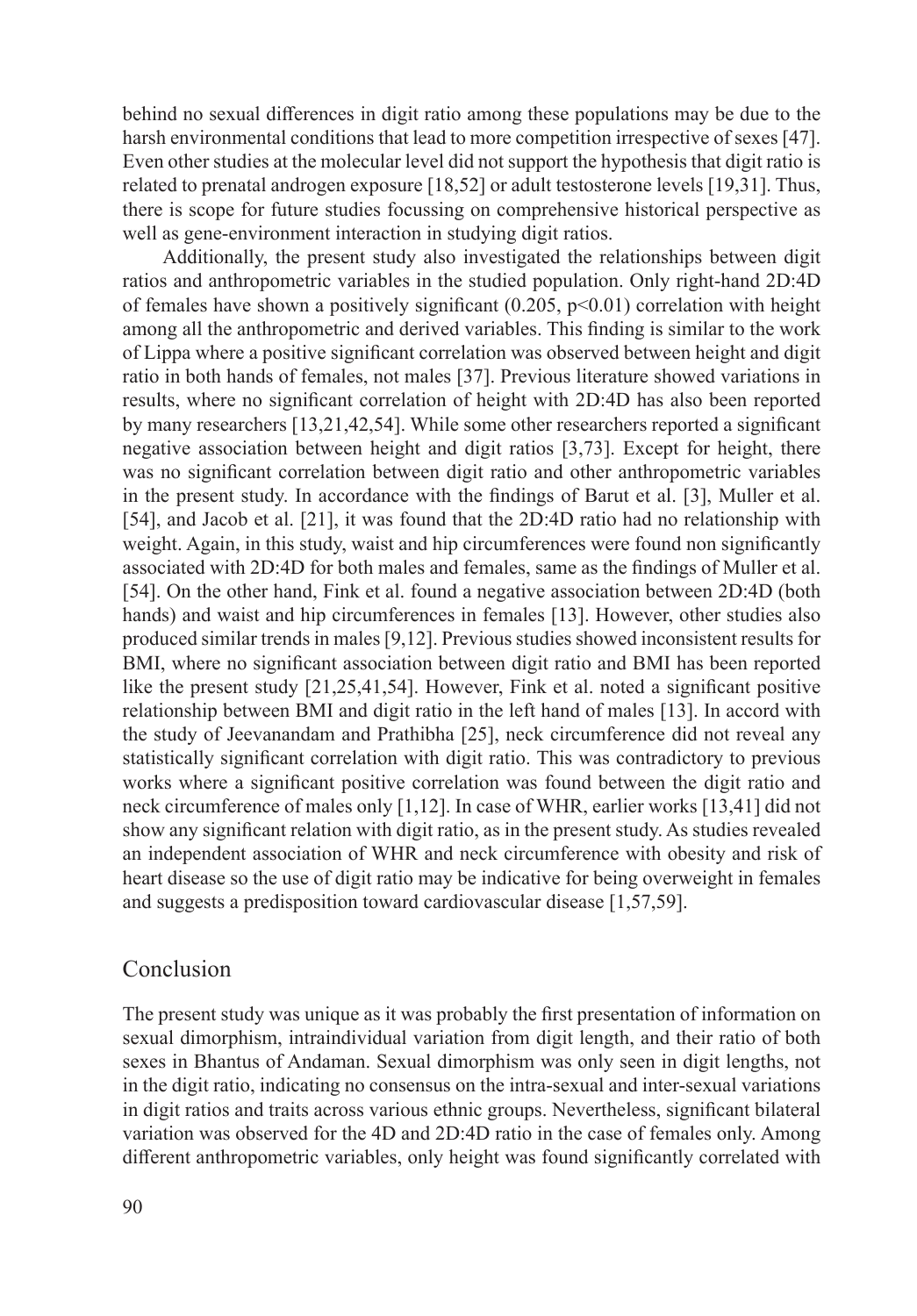the right-hand 2D:4D ratio of females. Further research is required on large samples considering the ethnic and sex differences for exploring the meaningful associations between digit ratios, hormonal influence, and behavioural traits.

*Acknowledgements:* The authors gratefully acknowledge all the participants for their cooperation and help during data collection. Furthermore, special thanks to the Director, Anthropological Survey of India, Ministry of Culture, Government of India, for providing all sorts of logistic support for the successful accomplishment of this research work.

R e f e r e n c e s

- 1. **Aksu, F., H. Topacoglu, C. Arman, A. Atac, S. Tetik.** Neck circumference and 2:4 digit ratio in patients with acute myocardial infarction. – *Turkiye Klin. Cardiovasc. Sci*., **21**, 2009, 147152.
- 2. **Apicella, C. L., V. A. Tobolsky, F. W. Marlowe, K. W. Miller.**Hadza hunter-gatherer men do not have more masculine digit ratios (2D: 4D). – *Am. J. Phys. Anthropol*., **15**, 2016, 223-232.
- 3. **Barut, C., U. Tan, A. Dogan.** Association of height and weight with second to fourth digit ratio (2D:4D) and sex differences. – *Percept. Mot. Skills*,**106**, 2008, 627-632.
- 4. **Bunevicius, A.** The Association of Digit Ratio (2D:4D) with cancer: a systematic review and metaanalysis. – *Dis. Markers*, **2018**, 2018, 7698193.
- 5. **Carré, J. M, T. L. Ortiz, B. Labine, B. J. Moreau, E. Viding, C. S. Neumann, G. Bernard.** Digit ratio (2D:4D) and psychopathic traits moderate the effect of exogenous testosterone on sociocognitive processes in men. – *Psychoneuroendocrinology*, **62**, 2015, 319-326.
- 6. **Ciumas, C., A. Lindén Hirschberg, I. Savic.** High fetal testosterone and sexually dimorphic cerebral networks in females. – *Cereb. Cortex*, **19**, 2009, 1167-1174.
- 7. **Crews, D.** Biological Anthropology and Human Aging: Some Current Directions in Aging Research. – *Annu. Rev. Anthropol.,***22**, 1993, 395-423.
- 8. **Dey, S., A. K. Kapoor.** Digit ratio (2D:4D) A forensic marker for sexual dimorphism in North Indian population. – *Egypt J. Forensic Sci*., **6**, 2016, 422-428.
- 9. **Ergul, E. O.** Relationships between the 2D:4D digit ratio, waist circumference, hand preferences, weight, height, waist-to-height ratio and BMI in a Turkish population. – *Int. J. Morphol.*, **37**, 2019, 1299-1304.
- 10. **Finch, C. E., J. W. Vaupel, K. Kinsella.** *Cells and surveys: Should biological measures be included in social science research?* Washington, DC: National Academy Press, 2000.
- 11. **Fink, B., J. T. Manning, N. Neave, U. Tan.** Second to fourth digit ratio and hand skill in Austrian children. – *Biol. Psychol*., **67**, 2004, 375-384.
- 12. **Fink, B., J. T. Manning, N. Neave.** The 2nd-4th digit ratio (2D:4D) and neck circumference: Implications for risk factors in coronary heart disease. – *Int. J. Obes*., **30**, 2006, 711-714.
- 13. **Fink, B., N. Neave, J. T. Manning**. Second to fourth digit ratio, body mass index, waisttohip ratio, and waisttochest ratio: Their relationships in heterosexual men and women. – *Ann. Hum. Biol*., **30**, 2003, 728738.
- 14. **Fusar-Poli, L., A. Rodolico, S. Sturiale, B. Carotenuto, A. Natale, D. Arillotta, S. Spyridon, S. S. Maria, A. Eugenio.** Second-to-Fourth Digit Ratio (2D:4D) in Psychiatric Disorders: A Systematic Review of Case-control Studies. – *Clin. Psychopharmacol. Neurosci*., **19**, 2021, 26-45.
- 15. **Galis, F., C. M. Ten Broek, S. Van Dongen, L. C. Wijnaendts**. Sexual dimorphism in the prenatal digit ratio (2D: 4D). – *Arch. Sex Behav*., **39**, 2010, 57-62.
- 16. **Gillam, L., R. McDonald, F. J. Ebling, T. M. Mayhew.** Human 2D (index) and 4D (ring) finger lengths and ratios: cross-sectional data on linear growth patterns, sexual dimorphism and lateral asymmetry from 4 to 60 years of age. – *J. Anat*., **213**, 2008, 325-335.
- 17. **Gwunireama, I. U., E. C. Ihemelandu.** Geographical influence on digit ratio (2D: 4D): a case study of Andoni and Ikwerre ethnic groups in Niger Delta, Nigeria. – *J. Appl. Biosci*., **27**, 2010, 1736-1741.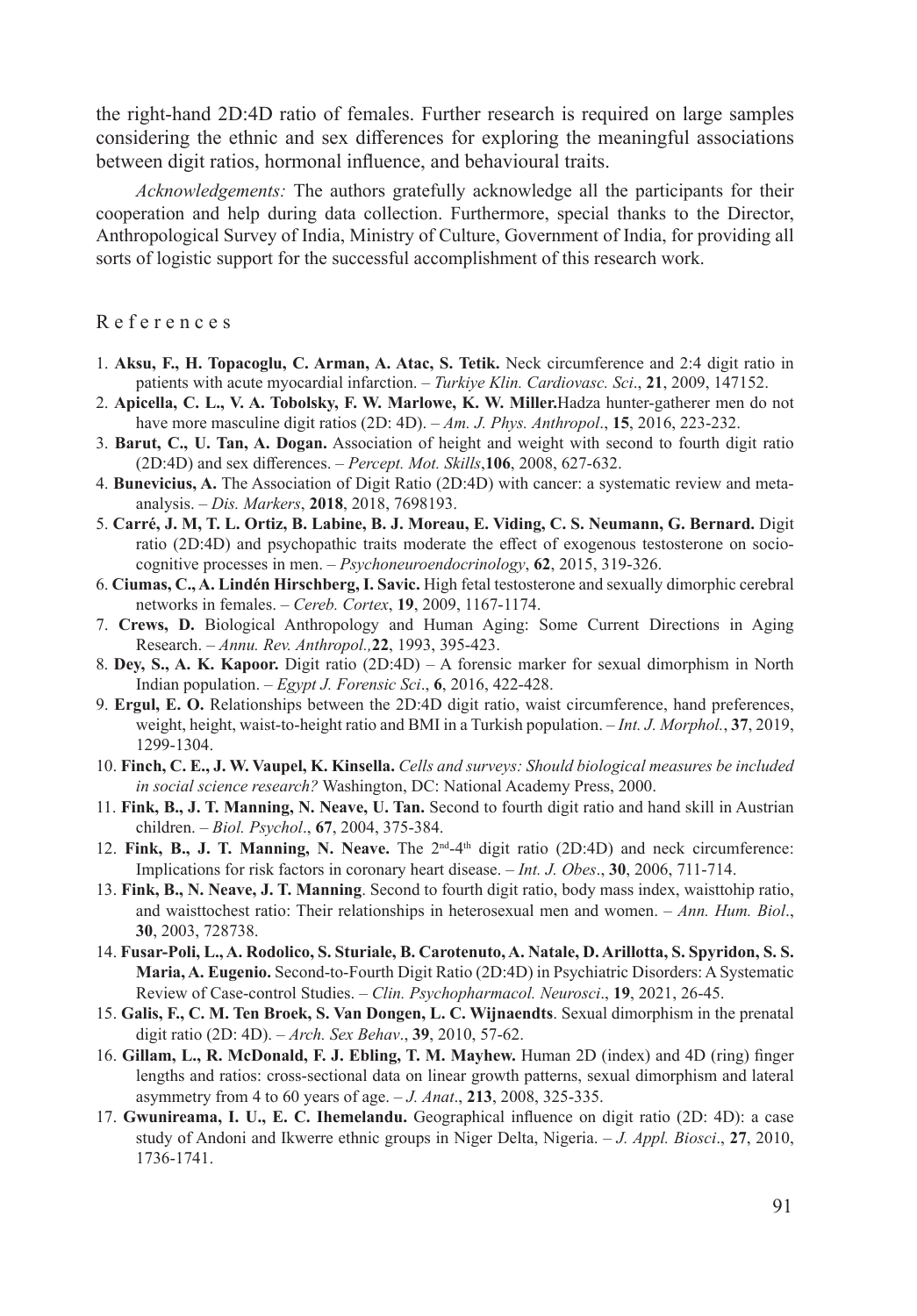- 18. **Hollier, L. P., J. A. Keelan, E. S. Jamnadass, M. T. Maybery, M. Hickey, A. J. Whitehouse.**  Adult digit ratio (2D:4D) is not related to umbilical cord androgen or estrogen concentrations, their ratios or net bioactivity. – *Early Hum. Dev.*, **91**, 2015, 111-117.
- 19. **Hönekopp, J., L. Bartholdt, L. Beier, A. Liebert.** Second to fourth digit length ratio (2D:4D) and adult sex hormone levels: New data and a meta-analytic review. – *Psychoneuroendocrinology*, **32**, 2007, 313-321.
- 20. **Hong, L., M. Zhan-Bing, S. Zhi-Yun, S. Xiao-Xia, Z. Jun-Li, H. Zheng-Hao.** Digit ratio (2D:4D) in Chinese women with breast cancer. – *Am. J. Hum. Biol*., **26**, 2014, 562-564.
- 21. **Jacob, M., R. Avadhani, B. Nair, R. Nallathamby, M. A. Soman.** Cross sectional study of second and fourth digit ratio with physical attributes in South Indian population. – *Int. J. Anat. Res.,***3**, 2015, 1133-1137.
- 22. **Jain, M., U. Dhall, S. Pandey, S. Jain.** Second to Fourth Digit Ratio(2D:4D) in North-West Indians: Sexual Dimorphism. – *J. Anat. Soc. India*, **61**, 2012, 242-245.
- 23. **Jasuja, O.P., G. Singh.** Estimation of stature from hand and phalange length. *J. Indian Acad. Forensic Med*., **26**, 2004, 100-105.
- 24. **Jeevanandam, S., K. M. Prathibha, K. Raman.** Relevance of 2D:4D Ratio as a Marker of Depression in Adolescents of a South Indian Medical College – A Cross Sectional Study. – *Int. J. Physiology*, **7**, 2019, 80-85.
- 25. **Jeevanandam, S., K. M. Prathibha.** Measurement of 2D:4D Ratio and Neck Circumference in Adolescents: Sexual Dimorphism and its Implications in Obesity – A Cross Sectional Study. - *Indian J. Endocr. Metab*., **22**, 2018, 724-727.
- 26. **Kailash.** Peaceful Coexistence: Lessons from Andamans. *Econ. Polit. Wkly*., **35**, 2000, 2859-2865.
- 27. **Kalichman, L., V. Batsevich, E. Kobyliansky.** 2D:4D finger length ratio and radiographic hand osteoarthritis. – *Rheumatol. Int*., **38**, 2018, 865-870.
- 28. **Kanchan, T., G. P. Kumar, R. G. Menezes, P. Rastogi, P. P. Rao, A. Menon, B. S. K. Shetty, Y. P. R. Babu, F. N. P. Monterio, P. Bhagavath, V. C. Nayak.** Sexual dimorphism of the index to ring finger ratio in South Indian adolescents. – *J. Forensic Leg. Med*., **17**, 2010, 243-246.
- 29. **Kasielska-Trojan, A., J. T. Manning, A. Antczak, A. Dutkowska, W. Kuczynski, A. Sitek, B. Antoszewski.** Digit ratio (2D:4D) in women and men with lung cancer. – *Sci. Rep.*, **10**, 2020, 11369.
- 30. **Klimek, M., U. M. Marcinkowska, G. Jasienska.** Value of digit ratio 2D:4D, a biomarker of prenatal hormone exposure, is stable across the menstrual cycle. – *Early Hum. Dev*. **110**, 2017, 21-24.
- 31. **Kowal, M., P. Sorokowski, A. Żelaźniewicz, J. Nowak, S. Orzechowski, G. Żurek, A. Zurek, A. Juszkiewicz, L. Wojtycka, W. Sieniuć, M.Poniatowska, K. Tarnowska, K. Kowalska, K. Drabik, P. Łukaszek, K. Krawczyk, T. Stefaniak, N. Danek.** No relationship between the digit ratios (2D:4D) and salivary testosterone change: Study on men under an acute exercise. – *Sci. Rep.,* **10**, 2020, 10068.
- 32. **Králík, M., P. Ingrová, S. Kozieł, A. Hupková, O. Klíma.** Overall trends vs. individual trajectories in the second-to-fourth digit (2D:4D) and metacarpal (2M:4M) ratios during puberty and adolescence. – *Am. J. Phys. Anthropol*., **162**, 2017, 641-656.
- 33. **Krishan, K., T. Kanchan, N. Asha, S. Kaur, P.M. Chatterjee, B. Singh.** Estimation of sex from index and ring finger in a North Indian population. – *J. Forensic Leg. Med*., **20**, 2013, 471-479.
- 34. **Krishnakumar, M., S. Atheeshwar, M. D. Chandrasekar.** Myopia and digit ratio in medical college students. – *PLoS One*, **9**, 2014, e89800.
- 35. **Krishnamoorthi, N., N. Shetty, N. Shenoy, A. Shenoy, C. C. Pais, M. Yadiyal.** Does Right Hand Second Digit to Fourth Digit Ratio Correlate with Primary Infertility in Males? – *Indian J. Public Health Res. Dev*., **10**, 2019, 444-447.
- 36. **Laurent, M., L. Antonio, M. Sinnesael, V. Dubois, E. Gielen, F. Classens, D. Vanderschueren.** Androgens and estrogens in skeletal sexual dimorphism. – *Asian J. Androl*., **16**, 2014, 213-222.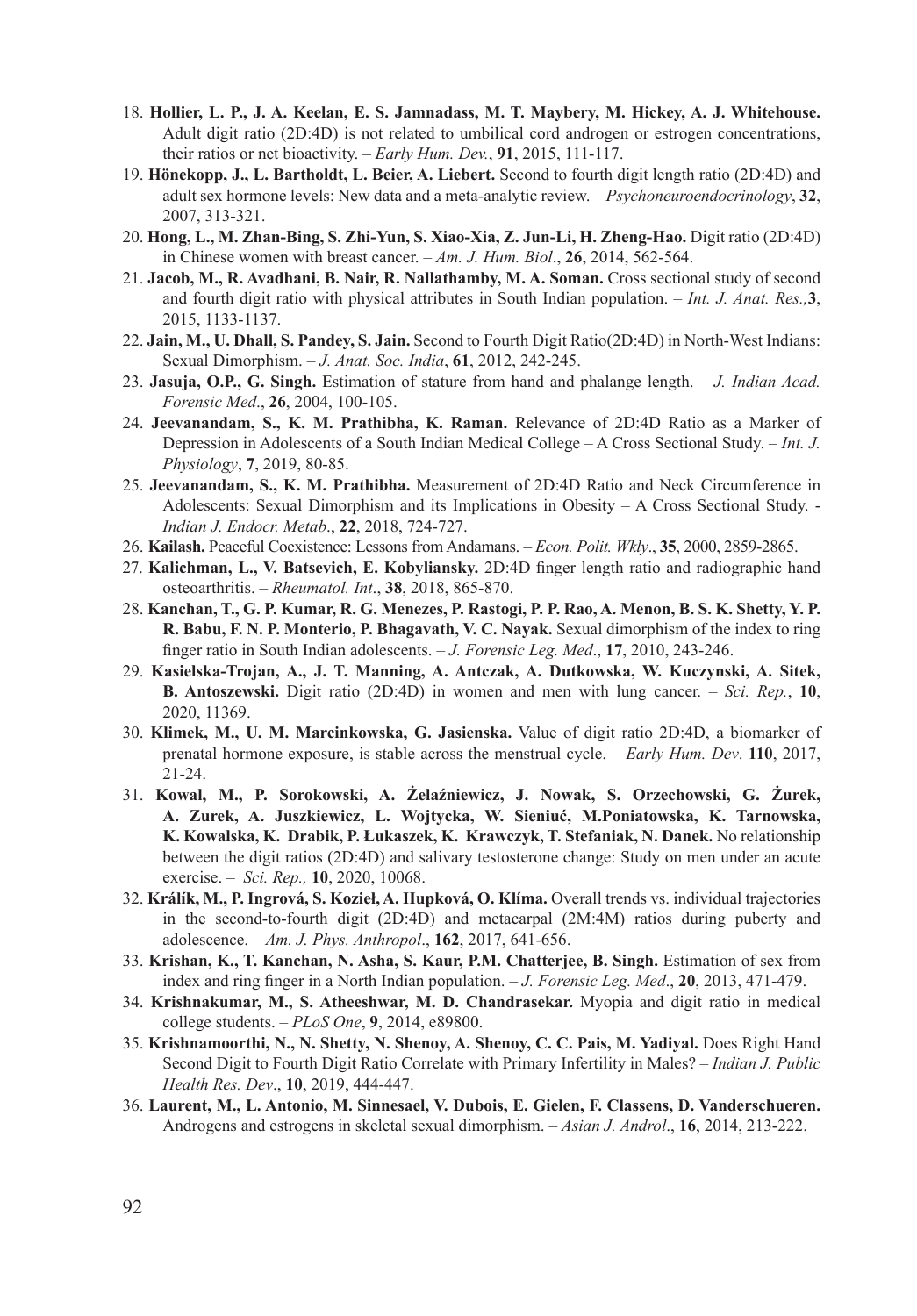- 37. **Lippa, R. A.** Are 2D:4D finger-length ratios related to sexual orientation? Yes for men, no for women. – *J. Pers. Soc. Psychol*., **85**, 2003,179-188.
- 38. **Lutchmaya, S., S. Baron-Cohen, P. Raggatt, R. Knickmeyer, J. T. Manning.** 2nd to 4th digit ratios, fetal testosterone and estradiol. – *Early Hum. Dev*., **77**, 2004, 23-28.
- 39. **Mackus, M., D. de Kruijff, L. S. Otten, A. D. Kraneveld, J. Garssen, J. C. Verster.** The 2D:4D Digit Ratio as a Biomarker for Autism Spectrum Disorder. – *Autism Res. Treat.*, **2017**, 2017,1048302.
- 40. **Maitra, A., C. Maitra, D. K. Jha, R. Biswas.** Finger Length Ratio (2D:4D) in Central India and an Attempt to Verify Fraternal Birth Order Effect: A Population Based Cross-Sectional Study. – *J. Clin. Diagn. Res*., **10**, 2016, CC09-CC12.
- 41. **Majumder, J., B. Bagepally.** The right hand second to fourth digit ratio (2D:4D) and its relationship with body composition indicators among young population. – *Asian J. Med. Sci.*, **6**, 2015, 78-84.
- 42. **Manning, J. T., D. Scutt, J. Wilson, D. I. Lewis-Jones.** The ratio of 2nd to 4th digit length: a predictor of sperm numbers and concentrations of testosterone, luteinizing hormone and oestrogen. – *Hum. Reprod*., **13**, 1998, 3000-3004.
- 43. **Manning, J. T., L. P. Kilduff, R. Trivers.** Digit ratio (2D:4D) in Klinefelter's syndrome. *Andrology,***1**, 2013, 94-99.
- 44. **Manning, J. T., M. Peters.** Digit ratio (2D:4D) and hand preference for writing in the BBC Internet Study. – *Laterality*, **14**, 2009, 528-540.
- 45. **Manning, J. T., P. Henzi, P. Venkatramana, S. Martin, D. Singh.** Second to fourth digit ratio: ethnic differences and family size in English, Indian and South African populations. – *Ann. Hum. Biol.*, **30**, 2003, 579-588.
- 46. **Manning, J. T., R. P. Taylor.** Second to fourth digit ratio and male ability in sport: implications for sexual selection in humans. – *Evol. Hum. Behav*., 22, 2001, 61-69.
- 47. **Marczak, M., M. Misiak, A. Sorokowska, P. Sorokowski.** No sex difference in digit ratios (2D:4D) in the traditional Yali of Papua and its meaning for the previous hypotheses on the interpopulational variability in 2D:4D. – *Am. J. Hum. Biol*., **30**, 2018, e23078.
- 48. **Marmot, M. G., G. D. Smith, S. Stansfeld, C. Patel, F. North, J. Head,I. White, E. Brunner, A. Feeney.** Health inequalities among British civil servants: the Whitehall II study. – *Lancet*, **337**,1991, 1387-1393.
- 49. **Martel, M. M., K. Klump, J. T. Nigg, S. M. Breedlove, C. L. Sisk.** Potential hormonal mechanisms of attention-deficit/hyperactivity disorder and major depressive disorder: a new perspective. – *Horm. Behav*., **55**, 2009, 465-479.
- 50. **Mayhew, T. M., L. Gillam, R. McDonald, F. J. P. Ebling.** Human 2D (index) and 4D (ring) digit lengths: their variation and relationships during the menstrual cycle. – *J. Anat*., **211**, 2007,630-638.
- 51. **McIntyre, M. H., P. T. Ellison, D. E. Lieberman, E. Demerath, B. Towne.** The development of sex differences in digital formula from infancy in the Fels Longitudinal Study. – *Proc. Biol. Sci*., **272**, 2005, 1473-1479.
- 52. **Medland, S. E., J. C. Loehlin, N. G. Martin.** No effects of prenatal hormone transfer on digit ratio in a large sample of same- and opposite-sex dizygotic twins. – *Personal Individ. Differ*., **44**, 2008, 1225-1234.
- 53. **Mukherjee, K., M. Pandi, K. V. Rao.** Socio-Demographic Factors Associated with Health Condition among Adult Bhantu Population of Andaman: A Cross-Sectional Study. – *Journal of the Anthropological Survey of India*, **70**, 2021, 126-138.
- 54. **Muller, D. C., J. T. Manning, J. L. Hopper, D. R. English, G. G. Giles, G. Severi.** No strong association between second to fourth digit ratio (2D:4D) and adult anthropometric measures with emphasis on adiposity. – *Ann. Hum. Biol*., **40**, 2013, 201-204.
- 55. **Nayak, S. B., D. Nair, V. Ravi, A. P. Aithal.** A comparative study on digit ratio and hand patterns of three ethnic races of Malaysia. – *Egypt J. Forensic Sci*., **8**, 2018, 56.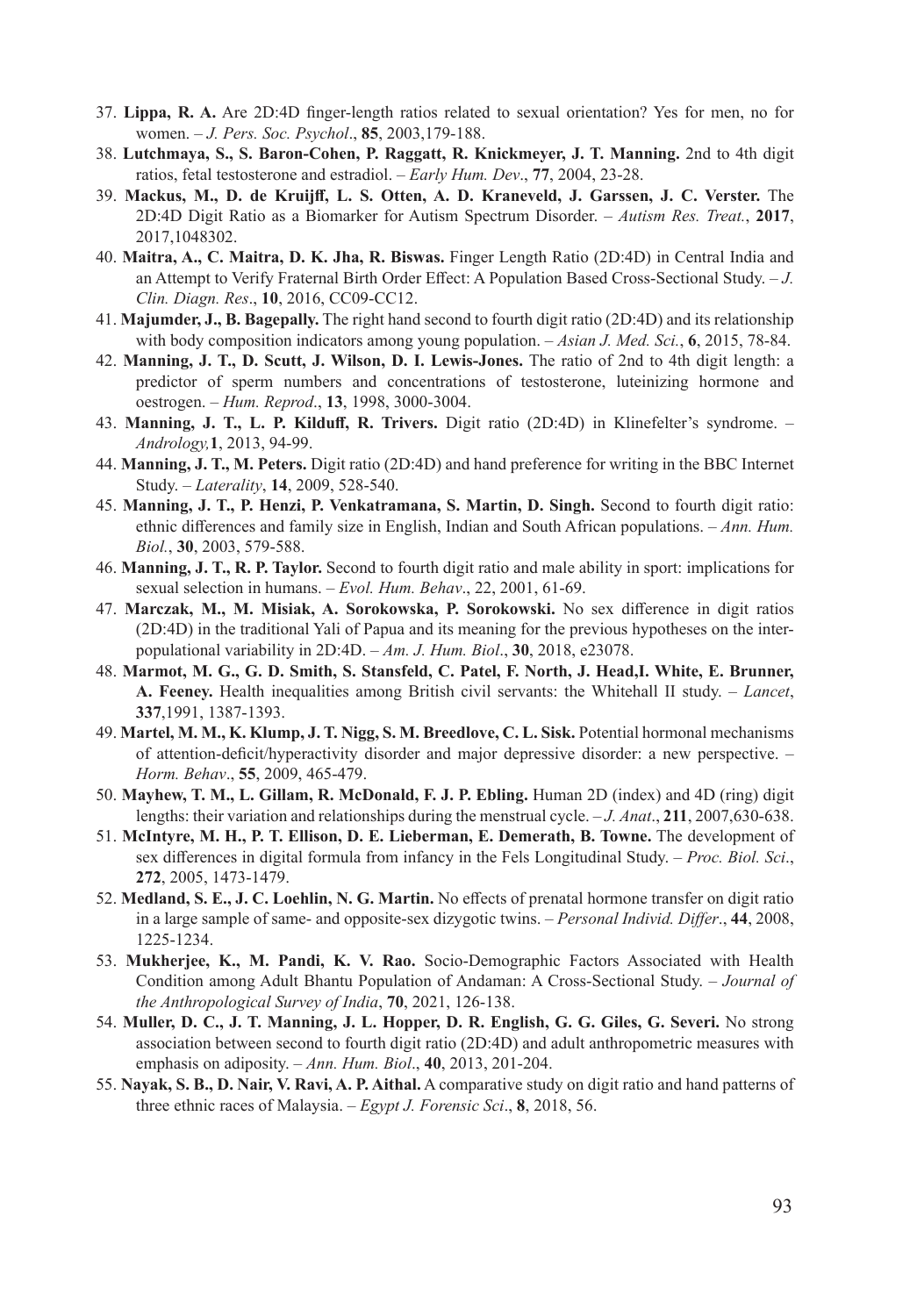- 56. **Oyeyemi, B. F., O. A. Iyiola, A. W. Oyeyemi, K. A. Oricha, A. T. Anifowoshe, N. A. Alamukii.** Sexual dimorphism in ratio of second and fourth digits and its relationship with metabolic syndrome indices and cardiovascular risk factors. – *J. Res. Med. Sci*., **19**, 2014, 234.
- 57. **Ozakaya, I., A. Tunckale.** Neck circumference positively related with central obesity and overweight in Turkish university students: a preliminary study. – *Cent. Eur. J. Public Health*, **24**, 2016, 91-94.
- 58. **Paul, S. N., B. S. Kato, J. L. Hunkin, S. Vivekanandan, T.D. Spector.** The big finger: the second to fourth digit ratio is a predictor of sporting ability in women. – *Br. J. Sports Med*., **40**, 2006, 981-983.
- 59. **Pei, X., L. Liu, M. U. Imam, M. Lu, Y. Chen, P. Sun, Y. Guo, Y. Xu, Z. Ping, X. Fu.** Neck circumference may be a valuable tool for screening individuals with obesity: findings from a young Chinese population and a meta-analysis. – *BMC Public Health*, **18**, 2018, 529.
- 60. **Peters, M., K. Mackenzie, P. Bryden.** Finger length and distal finger extent patterns in humans. *Am. J. Phys. Anthropol*., **117**, 2002, 209-217.
- 61. **Purves, D., G. J. Augustine, D. Fitzpatrick, L. C. Katz, A. S. LaMantia, J. O. McNamara, S. M. Williams.** Neuroscience. 2nd edition. Sunderland (MA): Sinauer Associates, 2001. Available from: https://www.ncbi.nlm.nih.gov/books/NBK11161/
- 62. **Rajawat, A., C. Majeti, U. K. Podugu, M. Kaushik, X. Nagamaheshwari, N. Mehra.** Association of Hormonal Fingerprints and Dental Caries: A Pilot Study. – *J. Conserv. Dent*., **23**, 2020, 337-340.
- 63. **Ramasamy, S., R. R. Thaj, S. U. Ibrahim.** 2nd to 4th Digit Ratio (2D:4D) Is It a Marker for Dyslexia? – *Indian Journal of Mental Health*, **6**, 2019, 340-346.
- 64. **Rammsayer, T. H., S. J. Troche.** Sexual dimorphism in second-to-fourth digit ratio and its relation to gender-role orientation in males and females. – *Pers. Individ. Differ.*, **42**, 2007, 911-920.
- 65. **Rebecca, B., P. J. Benson.** Digit ratio (2D: 4D) and the spatial representation of magnitude. *Horm. Behav*., **50**, 2006, 194-199.
- 66. **Robertson, J., W. Zhang, J. J. Liu, K. R. Muir, R. A. Maciewicz, M. Dohert.** Radiographic assessment of the index to ring finger ratio (2D:4D) in adults. – *J. Anat*., **212**, 2008, 42-48.
- 67. **Roy, R., R. Kundu, M. Sengupta, P. Som.** Association between digit length ratio (2D:4D) and polycystic ovarian syndrome (PCOS)—A study among eastern Indian population. – *J. Anat. Soc. India*, **67**, 2018, S14-19.
- 68. **Roychowdhury, R.** *The untold Andaman and Nicobar Islands*. New Delhi: Manas Publications, 2011.
- 69. **Sen, J., T. Kanchan, A. Ghosh, N. Mondal, K. Krishan.** Estimation of sex from index and ring finger lengths in an indigenous population of Eastern India. – *J. Clin. Diagn. Res.,***9**, 2015, HC01-5.
- 70. **Sen, J., T. Kanchan, A. Ghosh, N. Mondal, K. Krishan.** Estimation of stature from lengths of index and ring fingers in a North-eastern Indian population. – *J. Forensic Leg. Med*., **22**, 2014, 10-15.
- 71. **Setiya, M., M. Jehan, R. Godwin, A. Sastya.** Sexual dimorphism of digit ratio (2D:4D) in Madhya Pradesh – *Int. J. Sci. Stud*., **4**, 2017, 155-159.
- 72. **Sudhakar, H. H., P. Majumdar, V. Umesh, K. Panda**. Second to fourth digit ratio is a predictor of sporting ability in elite Indian male kabaddi players. – *Asian J. Sports Med.,***5**, 2014, e23073.
- 73. **Tester, N., A. Campbell.** Sporting Achievement: What Is the Contribution of Digit Ratio? *J. Pers*., **75**, 2007, 663-678.
- 74. **Tomulescu, I. M., G. L. Nicoras.** Comparative study of finger lengths and digit ratio in men of Ancona, Italy and Oradea, Romania. – *Studia Univ. VG. SSV*., **25**, 2015, 151-155.
- 75. **Trabert, B., B .I. Graubard, R. L. Erickson, Y. Zhang, K. A. McGlynn.** Second to fourth digit ratio, handedness and testicular germ cell tumors. – *Early Hum. Dev*., **89**, 2013, 463-466.
- 76. **Unal, M.** Digit ratio 2D:4D is a possible indicator for androgenetic alopecia in males. *J. Cosmet. Dermatol.*, **17**, 2018, 545-548.
- 77. **Venkatasubramanian, G., R. Arasappa, N. P. Rao, B. N. Gangadhar.** Digit ratio (2D:4D) asymmetry and Schneiderian first rank symptoms: implications for cerebral lateralisation theories of schizophrenia. – *Laterality*, **16**, 2011, 499-512.
- 78. **Vidyarthi, L.** Cultural diversities in the Andaman and Nicobar Islands: a preliminary report. *Indian Anthropologist*, **1**, 1971, 80-92.